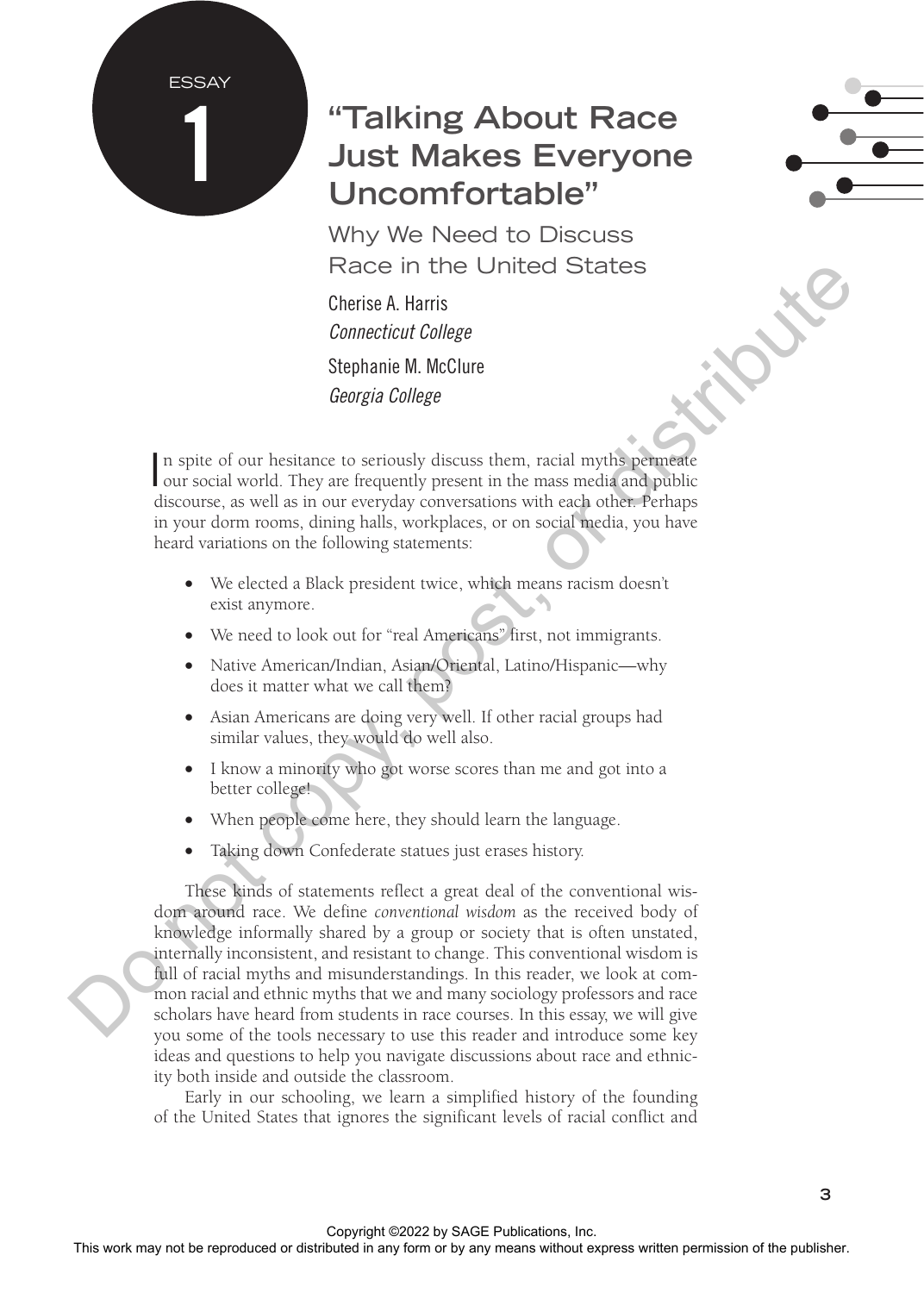inequality that have existed. For instance, we are taught that the United States was founded on ideals of freedom and equality for all; this narrative ignores the many groups who were excluded from that freedom and equality—namely, Black people, Indigenous people, and other people of color (BIPOC). As Blauner (2001) reminds us, "along with settlers and immigrants there have always been conquered Indians and black slaves, and later defeated Mexicans—that is, colonial subjects—on the national soil. Such a reminder is not pleasant to a society that represses those aspects of its history that do not fit the collective self-image of a democracy of all men" (p. 46). We also tend to think that racial or ethnic strife happened sometime *after* that idealized founding. However, as sociologist Joe Feagin (2020) notes in his book *The White Racial Frame: Centuries of Racial Framing and Counter-Framing*, "racial oppression was not added later on in the development of this society, but was the foundation of the original colonial and U.S. social systems, and it still remains as a U.S. foundation" (pp. 2–3). Yet there is a tendency in U.S. society to gloss over this history or in other ways minimize the import of race and ethnicity.

When President Barack Obama was elected in 2008, we began to hear that perhaps we had moved beyond race and that we were "post-racial," despite much evidence to the contrary. To be sure, the election of the nation's first Black president signaled a significant shift in the tenor of race relations in the United States, but not always for the positive. It is clear in the years since 2008, that the election of President Obama was something of a miner's canary, signaling that perhaps we hadn't come as far on the issue of race as we would like to think. Unique occurrences during his presidency, such as the "birtherism" movement, which many mark as the beginning of former President Donald Trump's political career, or his being called a liar by a congressman during a televised congressional address, suggested early on that we were far from post-racial. The reemergence of the Ku Klux Klan (KKK) in modern political discourse and the power of the White nationalist movement in the form of the "alt-right" (including groups like the Proud Boys and the Boogaloo Boys/Bois) in the United States (and abroad), culminating in the attack on the U.S. Capitol on January 6, 2021, reaffirm evidence that a "post-racial" diagnosis was premature. From the rest of the rest or the rest of the rest or distributed in any form or by any means with the rest or distributed in a chine any form or by any means we are the publisher. This book the work means we are the publi

The discourse around post-racialism and an emphasis on color blindness are what Michael Omi and Howard Winant (1994) have referred to as *racial projects*. They are "simultaneously an interpretation, representation, or explanation of racial dynamics and an effort to reorganize and redistribute resources along particular racial lines" (p. 56). U.S. history is replete with racial projects that have resulted in negative outcomes for people of color. The defining of Native Americans as *savages* that coincided with the violent removal of groups from their land; the current dehumanizing construct of Latinx people (and Mexican Americans, specifically) as "illegal immigrants," thus prompting calls for stringent legislation and policy and even the caging of children; and the branding of Black women as *welfare queens* undeserving of public assistance are all examples of racial projects and policies that have disenfranchised BIPOC groups. More recently, we have seen the racialization of Muslims as a racial project designed to mark Muslims as threatening (see Bayoumi in this volume); decades of this framing led to Trump's "Muslim Ban" where shortly after he took office, people from countries with large

**4** Part I **|** Laying the Foundation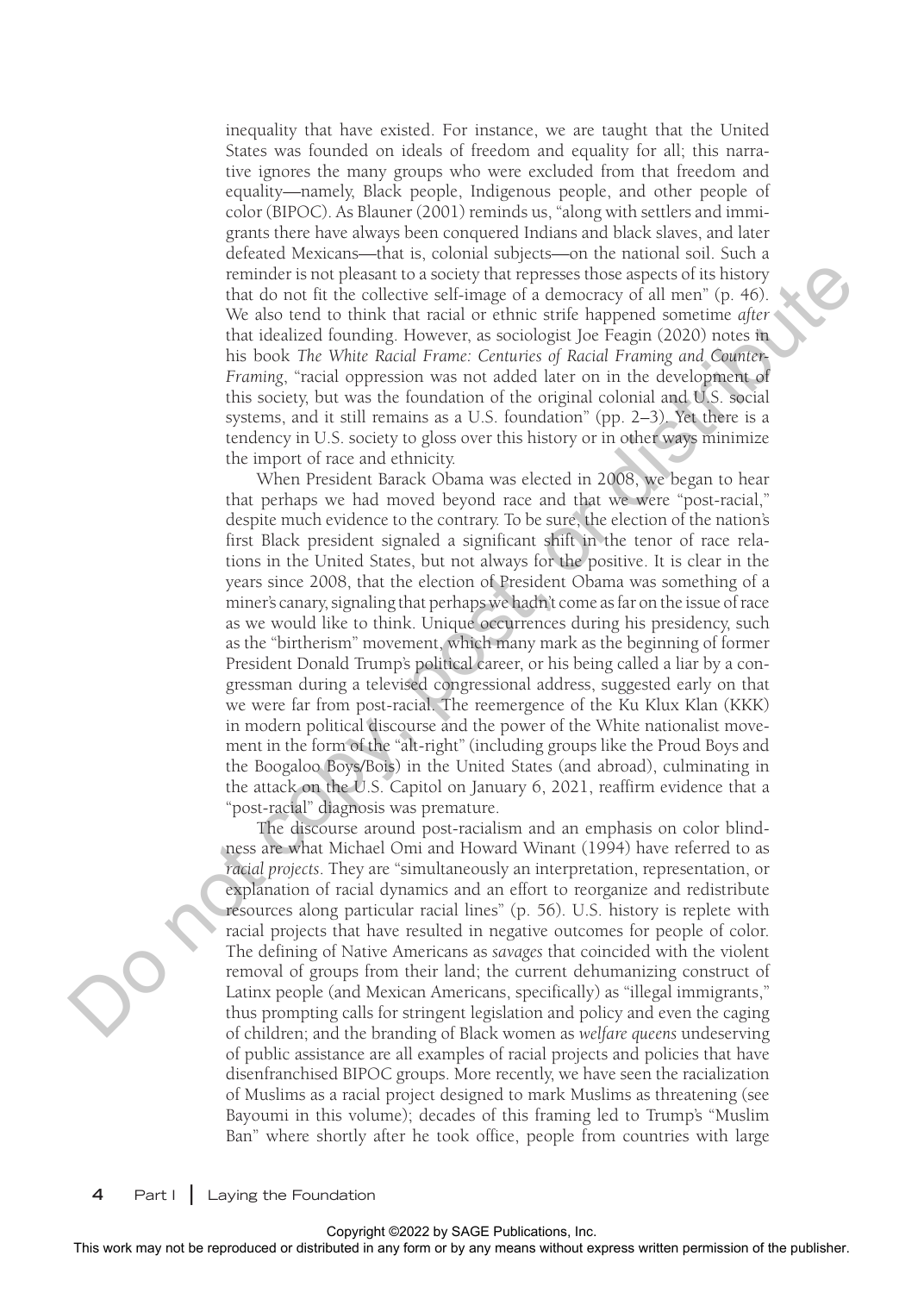numbers of Muslim people weren't allowed to travel to the United States. As sociologist Ted Thornhill explains in greater detail in his essay, the postracial/color-blind discourse also seems to be a racial project designed to convince people in the United States that thinking or talking about the reality of race as it plays out in their day-to-day lives is itself a problem and that we can solve these problems just by pretending they don't exist.

That is, although empirical information about unequal outcomes in education, the criminal justice system, health, and the labor market clearly indicates how our lives are affected by race and ethnicity, when people even mention these topics, they are often subject to silencing and even ridicule. You may have heard the statement, "Why can't people just stop talking about race? If they stopped talking about it, it would go away!" Perhaps you've even said it yourself. As difficult as it is to talk about, our ability to move toward greater social justice is severely limited by the silencing around race. Moreover, as Thornhill explains in his essay in this book, "differences in skin color are not the problem; racism, racial discrimination, White racial privilege, and racial inequality are." Silence only begets further misunderstanding and inhibits progress. educed or or or or or distributed or distributed or distributed in any formula to the reproduced or distributed in any form or by any means without express without the publisher. Some the publisher, and the publisher and

To get the discussion started, let's talk about the role race plays in the college experience and why you might be hearing more about race than you have at other points in your life.

## **The Impact of the College Experience on Racial Thinking and Experiences**

As Stephanie McClure (one of the editors of this volume) points out in her essay with Kaílah Jeffries on campus organizations, the college experience has the potential to bring about a great deal of intellectual and personal growth and is an opportunity for students to obtain a degree while also learning more about who they are as individuals and who they would like to become (see also Astin, 1993; Pascarella & Terenzini, 2005). Sociologist Mary C. Waters (2013) writes that the college experience also often puts race in stark relief, where students find themselves thinking about race more than they did when they were younger:

Sociologists and psychologists note that at the time people leave home and begin to live independently from their parents . . . they report a heightened sense of racial and ethnic identity as they sort through how much of their beliefs and behaviors are idiosyncratic to their families and how much are shared with other people. It is not until one comes into close contact with many people who are different from oneself that individuals realize the ways in which their backgrounds may influence their individual personality. (p. 212; see also Aries, 2008; Tatum, 2017)

The effect of this experience may be even greater if a student has had very limited previous exposure to people of different races or ethnicities, which is often the case given the segregation that happens in our nation's

Essay 1 **|** "Talking About Race Just Makes Everyone Uncomfortable" **5**

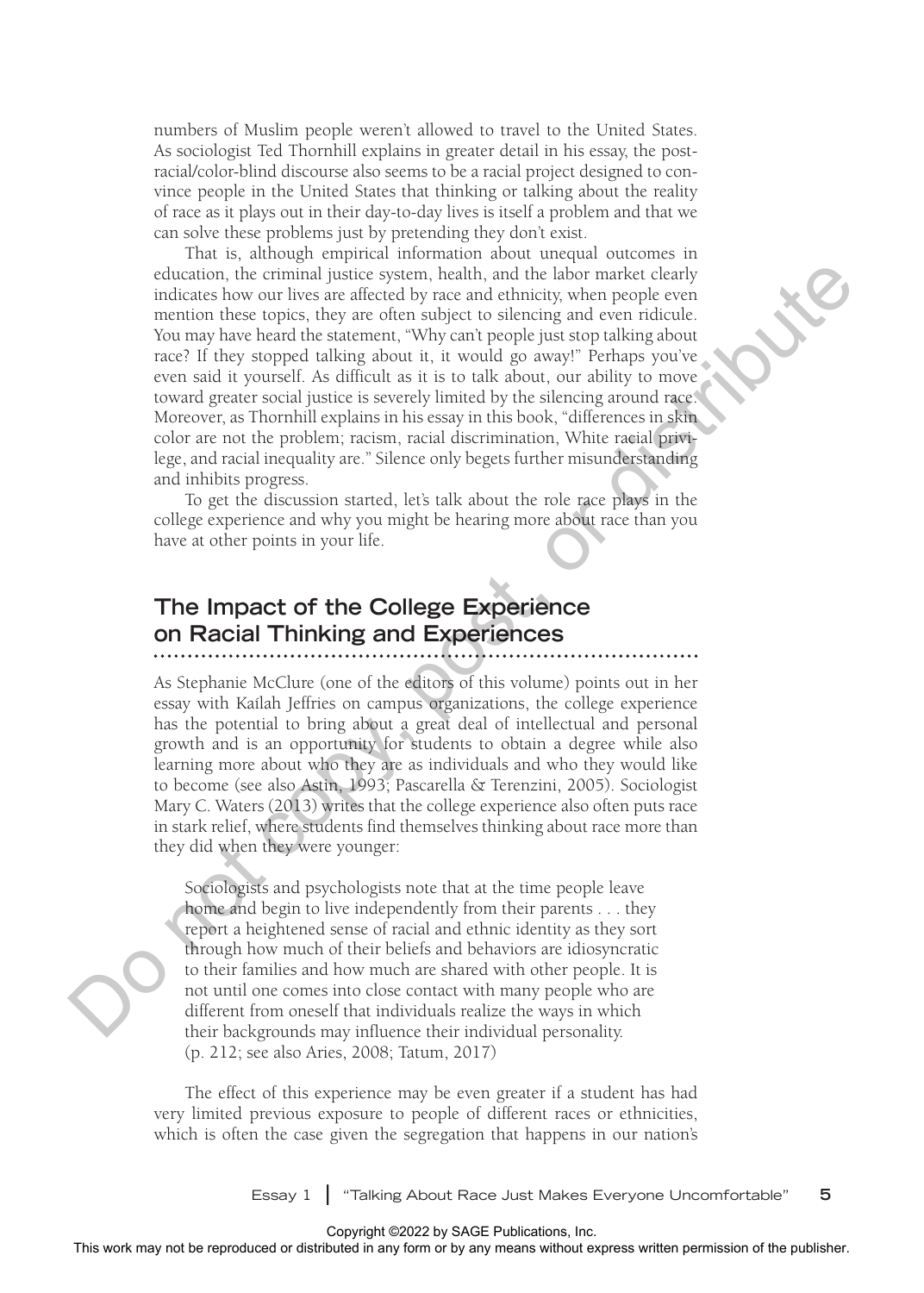schools (Orfield et al., 2016). Moreover, as Waters (2013) argues, prior to the college experience, many White students' relationship to their ethnicity is mostly symbolic, meaning that it is a voluntary relationship that is often enjoyable and expressed only intermittently (see also Gans, 1979). For instance, they may celebrate their distant Irish heritage on St. Patrick's Day, but otherwise rarely acknowledge it. Thus, their relationship to their race or ethnicity is fairly tenuous.

But "for all of the ways in which ethnicity [and race] does not matter for White Americans, it does matter for non-Whites" (Waters, 2013, p. 210). For students of color, and particularly those at predominantly White institutions (PWIs), race and ethnicity play a key role in their college experience. For example, in Elizabeth Aries's (2008, p. 36) study of race and class at an elite college, she found that race was something that almost every Black student in the study had thought about before arriving, while only half of the White students in the study had (see also Tatum, 2017). In addition, many of the White students in her study seemed unaware of the privileges they possessed as a result of their race. One of those privileges is that college campuses are essentially built around White students' interests and needs; the food served in the dining halls, the membership and leadership of student organizations, the music played in dorm rooms and at campus parties, and even the course offerings at the college frequently center on the desires and interests of White students (see also Feagin & Sikes, 1995). In other words, the overall culture of the institution frequently reflects the things that White people value. However, because Whiteness and White privilege is often made invisible (DiAngelo, 2016; McIntosh, 2013; Rothenberg, 2012), it is difficult for some White students to see. For all the rest of the internal or distributed in any form of the rest or distribution of the rest or distribution of the publisher any means without in the rest or computation of the publisher. The publisher of the publ

Meanwhile, it is within this context that BIPOC students must function. They may have grown up in cultures with different music, foods, and languages, for example, or have different life histories, experiences, and concerns that they find difficult to have validated in the context of a Whitedominated institution. Thus, it is challenging for these students to enjoy the full college experience. As Beverly Daniel Tatum (2017) writes, they also frequently find themselves the target of racial prejudice, discrimination, and isolation on campus and in the classroom:

Whether it is the loneliness of being routinely overlooked as a lab partner in science courses, the irritation of being continually asked by curious classmates about Black hairstyles, the discomfort of being singled out by a professor to give the "Black perspective" in class discussion, the pain of racist graffiti scrawled on dormitory room doors, the insult of racist jokes circulated through campus e-mail, or the injury inflicted by racial epithets (and sometimes beer bottles) hurled from a passing car, Black students [and other students of color] on predominantly White campuses must cope with ongoing affronts to their racial identity. (p. 168; see also Feagin, 2020; Feagin & Sikes, 1994)

The continued occurrence of racist theme parties on college campuses, including ghetto themes, "illegals" themes, and students in Blackface, bear out the nature of this hostility (Fausset & Robertson, 2019). For example, in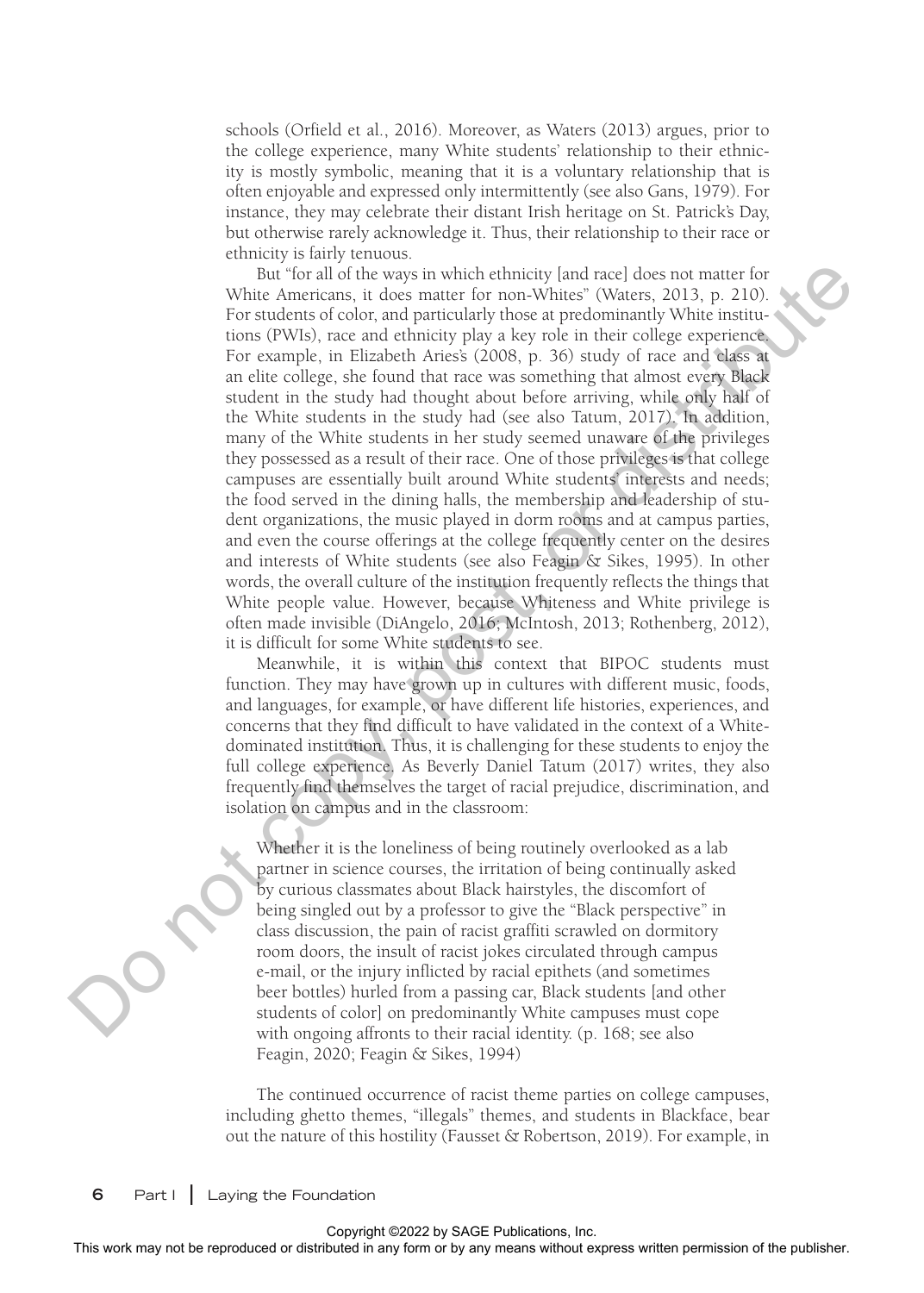2012, a White fraternity at a prestigious university allegedly held an Asianthemed party, complete with conical hats, geisha outfits, and misspellings on the invitation designed to convey an Asian accent (Quan, 2013; see also Kingkade, 2013; Wade, 2015).

As a result of these hostilities, Black, Asian, Latinx, Middle Eastern, and Native American students may find solace in hanging out with other students who belong to their racial or ethnic group. They may even join a racial or ethnic affinity group such as an Asian Student Union, a MeChA group (Movimiento Estudiantil Chicano/a de Aztlán) representing Chicanx students, or a Black Greek-letter organization (BGLO) as a way of feeling safe and valued while also feeling connected to the wider campus community. As McClure and Jeffries discuss, this process is known as *social integration* and is not only necessary for identity development but also plays a key role in successful college completion. Yet when White students enter a college campus and see racial affinity groups, they wonder why such things exist, because their race or ethnicity has never been very important in their lives. They may even feel a sense of being left out when they see BIPOC students gathering together (Aries, 2008) or in organizations built around their interests. This is one of the many ways the college experience highlights the salience of race.

Race is also highlighted in college classrooms in a way that it often isn't in high school classrooms. For example, college is frequently the first time students are exposed to a history of the United States that analyzes race and ethnicity in a critical way. This is particularly the case now as local school districts are passing legislation that restricts nearly any mention of race/ethnicity, diversity, equity, or inclusion. As Feagin (2020) says, "Powerful whites and their acolytes have long tried to sanitize the country's collective racial memories and to downplay or eliminate truthful understandings of our extremely racist history" (p. 28). For example, through the lens of White supremacy, the story of contact between Native Americans and European settlers is often told (and represented in films such as Disney's *Pocahontas*) as two communities who struggled to respect each other's differences, rather than as a story of violent conflict and ultimate domination, colonization, and genocide on the part of White settlers. In another example, we are taught that true Black oppression ended with enslavement or with the end of Jim Crow segregation, without looking at the legacy of systemic oppression and the destruction both of these systems left in their wake. In many cases, the college classroom is the first opportunity an individual has to seriously consider the true implications of race and ethnicity, as well as the United States' complicated and painful racial history. This can be a jarring and difficult experience. next may not alternative may not be reproduced as the result of the result of the results of the results of the results of the results of the publisher. This process is known or distributed in any fit is not computed in a

Nonetheless, understanding the legacies of our racial history is a key emphasis of this book, for in understanding the history we can disprove many common racial myths and move toward greater social justice. For instance, in her essay, race scholar Paula Ioanide disproves the commonly held myth that the United States is a meritocracy where anyone who works hard enough can get ahead. As Ioanide explains, Blacks and Whites with similar incomes, work histories, and family structures have "radically different relationships to wealth and inheritance," which is largely a function of Black people's difficulty in accumulating wealth under restrictive social structures such as enslavement, Jim Crow, and FHA redlining. Thus, "hard work" isn't enough to overcome disparities that began long ago. The history

Essay 1 **|** "Talking About Race Just Makes Everyone Uncomfortable" **7**

Copyright ©2022 by SAGE Publications, Inc.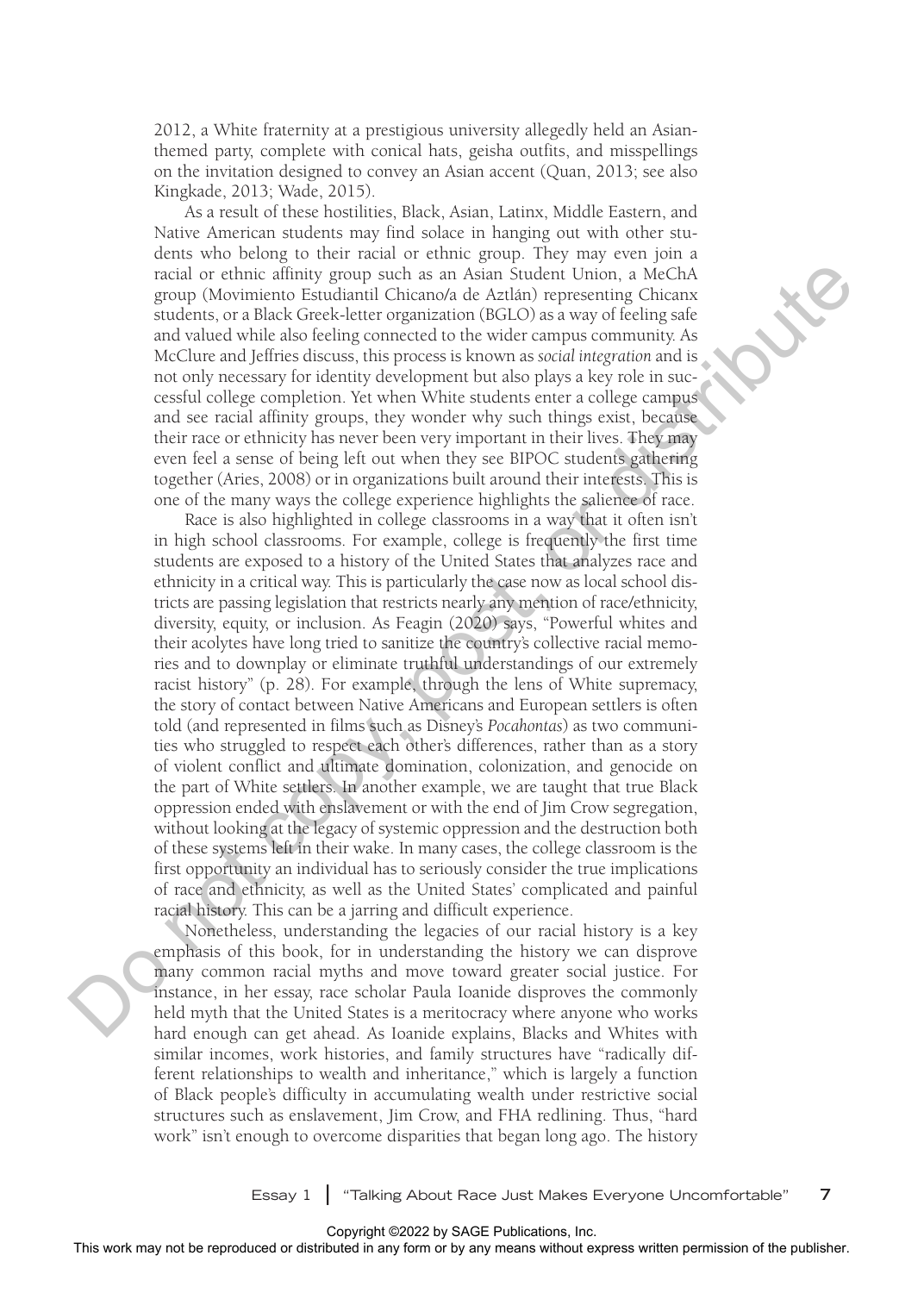of Jim Crow is also connected to persistent educational segregation and inequality, as discussed by Hersheda Patel, Emily Meanwell, and Stephanie McClure in this volume. Knowledge of these historical racial inequities in the U.S. educational system is also necessary for understanding questions of affirmative action in higher education, as you'll read in the essay by OiYan health Church at all and the channels, as young that the teedy by State<br>Poon, Nikki Kāhealani Chun, Joanne Song Engler, and Douglas H. Lee and in the labor market, a topic analyzed by Wendy Leo Moore.

Legacies of oppression also affect individual attitudes and interpersonal interactions. For example, when Black men are perceived as inherently criminal, every Black man becomes a suspect, as Sara Buck Doude and Vanessa Rodriguez explain in their essay on bias in perceptions of crime and criminals. Stereotypical thinking and what social psychologists refer to as "ultimate attribution error" contribute to how the same behaviors are perceived very differently depending on the race and ethnicity of the actor, and how that contributes to often deadly interactions individuals have with police, a topic examined by Rashawn Ray and Jasmón Bailey. Legacies of racial oppression don't just impact contemporary realities in the United States, as Nikki Khanna (2020), author of *Whiter: Asian American Women on Skin Color and Colorism*, discusses in her essay on global anti-Blackness. Khanna demonstrates how pervasive and widespread attitudes of White supremacy impact the interactions of individuals and the actions of governments all over the world. In all these ways, legacies of racial struggles resonate decades and even centuries later.

When White students are first exposed to the history of White oppression, some feel guilty or ashamed that the racial group to which they belong has been historically responsible for colonization, domination, and global hegemony. They sometimes become anxious to present themselves as "one of the good ones" and may even say things like, "I'm not racist! Some of my best friends are [Black, Asian, Latinx, Native American, etc.]." In reviewing the evidence from prominent sociologists such as Eduardo Bonilla-Silva and Joe Feagin, Cherise Harris (coeditor of this volume) points out that often when people claim to have friends of other racial or ethnic backgrounds, their "friendships" lack depth. They may not even know their "friend's" name, or the friendship disintegrates when the activity in which they have participated is over. They may also still harbor racist ideas despite their supposed friendship. While the friends defense is often an attempt by well-meaning Whites to present themselves as racial allies, as Harris points out, being an ally (or accomplice) is a far more complicated process that, among other things, involves taking proactive steps to confront one's own racism and the racist views and actions of other Whites. Through clearer understandings of our racial history and the nature of our racial and ethnic dynamics and interactions, we have a far better chance of moving toward a society with greater social justice. That is one of several goals of this book. The results of the reproduced or distributed in any formula complete or distributed in any formula cocycle and heliother any means a partier, as Sam Doch Doch American Complete Content and Simula scentification or distrib

#### **Our Job and Your Job**

Given the United States' varied, complicated, and difficult racial history, it is no great surprise that race is a challenging sociological topic. This is the case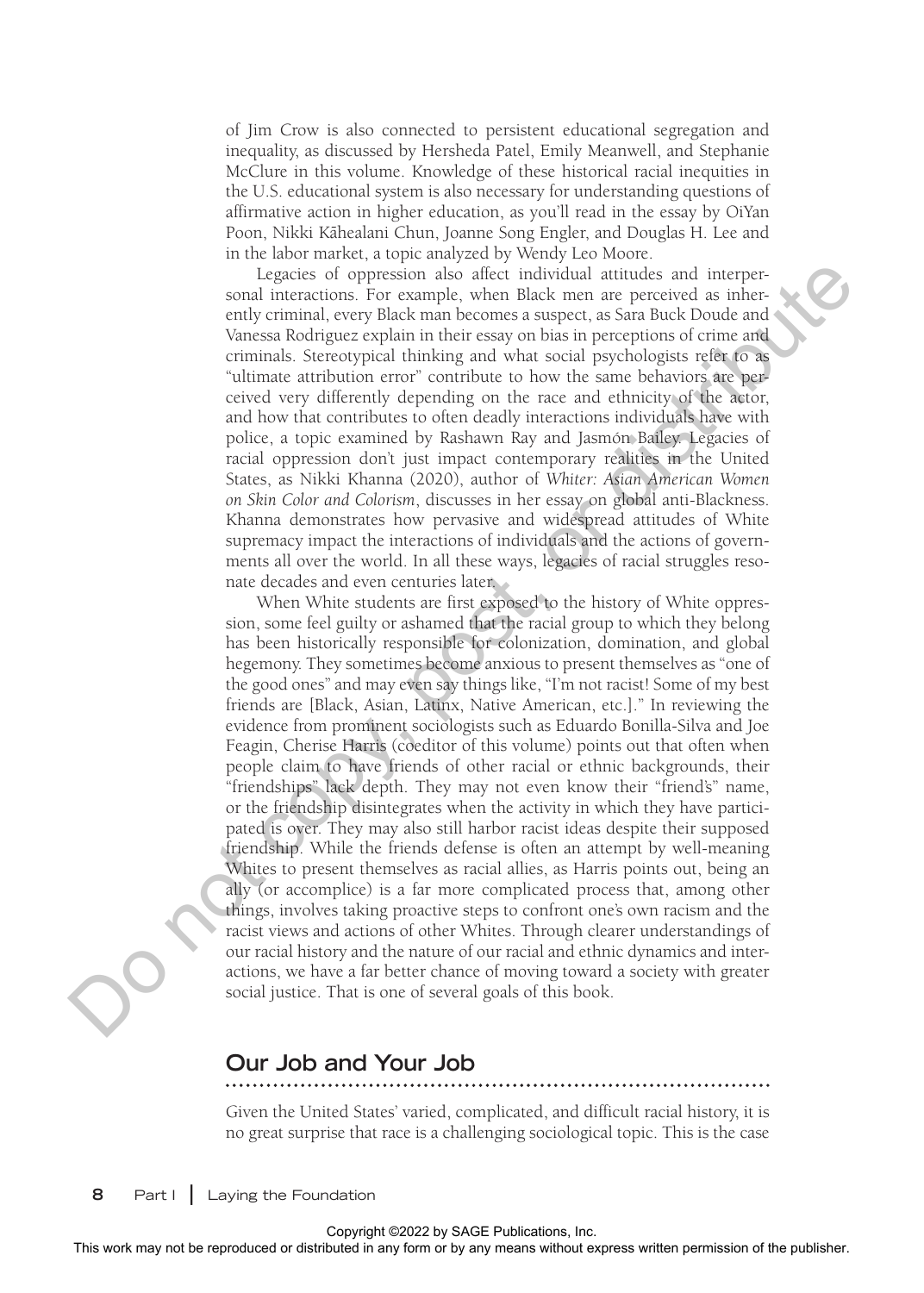for three important reasons: (1) A good deal of our information about race and ethnicity includes conventional (or "folk") wisdom that is frequently incorrect; (2) much of that conventional wisdom has been handed down to us by agents of socialization (e.g., parents, extended family, peers, the church, communities, and media) whose opinions tend to weigh heavily on us; and (3) there is an overall culture of silence around race that permeates the United States (see Tatum, 2017), thus prompting little critical analysis of that conventional wisdom. None of these should be underestimated in terms of their overall impact; it is problematic that conventional wisdom tends to reflect a sanitized racial history where our ugliest chapters are reimagined or deleted altogether (Feagin, 2020) yet repeated over and over again as truth in the media and in our everyday conversations. That the conventional wisdom is repeated by our agents of socialization is problematic because our tendency is to uncritically accept what they say in their role as significant others to whom we are closest and who have taught us many other important and meaningful life lessons. It is from them that we get many important cues about race and ethnicity. For example, perhaps there were points in your life when a parent, teacher, or friend suggested it was rude to mention race, let alone discuss it as a serious topic. The cue you might have gotten then is to silence any discussion about race. At other times, perhaps you received messages that minimized or dismissed its significance. If you are from a BIPOC group, the cue you might have gotten is not to mention race or racism for fear that you would be accused of being "angry" or "playing the race card"; perhaps worse, you remain silent because you fear that no one will care about your experience. For all of the previously mentioned reasons, both White and BIPOC Americans remain silent on racial issues, and some are loathe to acknowledge its very existence. This is consistent with contemporary color-blind rhetoric, which leads to a dysfunctional national discourse on race. This movement in appearing the reproduced or distributed in any form or by any form or by any means we complete the statistical in the control or express written or the publisher. On the publisher or the publisher or the

The task of this volume is to open up critical discussions about racial topics and debunk many of the commonly held myths that college students often bring with them to race courses. Debunking involves unmasking and deconstructing some of our most commonly held notions and beliefs. As Peter Berger (1963) writes in *Invitation to Sociology*,

The sociological frame of reference, with its built-in procedure of looking for levels of reality other than those given in the official interpretations of society, carries with it a logical imperative to unmask the pretensions and the propaganda by which [people] cloak their actions with each other. (p. 38)

A central premise of this reader is that debunking myths with accurate information and evidence can be an antidote to racism and racial prejudices. This is not an easy task, however, Liz Grauerholz (2007), former editor of the journal *Teaching Sociology*, states, "All information that students learn is filtered through their prior understandings of the world and these preconceptions can present major barriers to gaining new knowledge about the social world" (p. 15).

To be clear, mere exposure to the information isn't sufficient. For good information to change attitudes, there must be a willingness to deeply

Essay 1 **|** "Talking About Race Just Makes Everyone Uncomfortable" **9**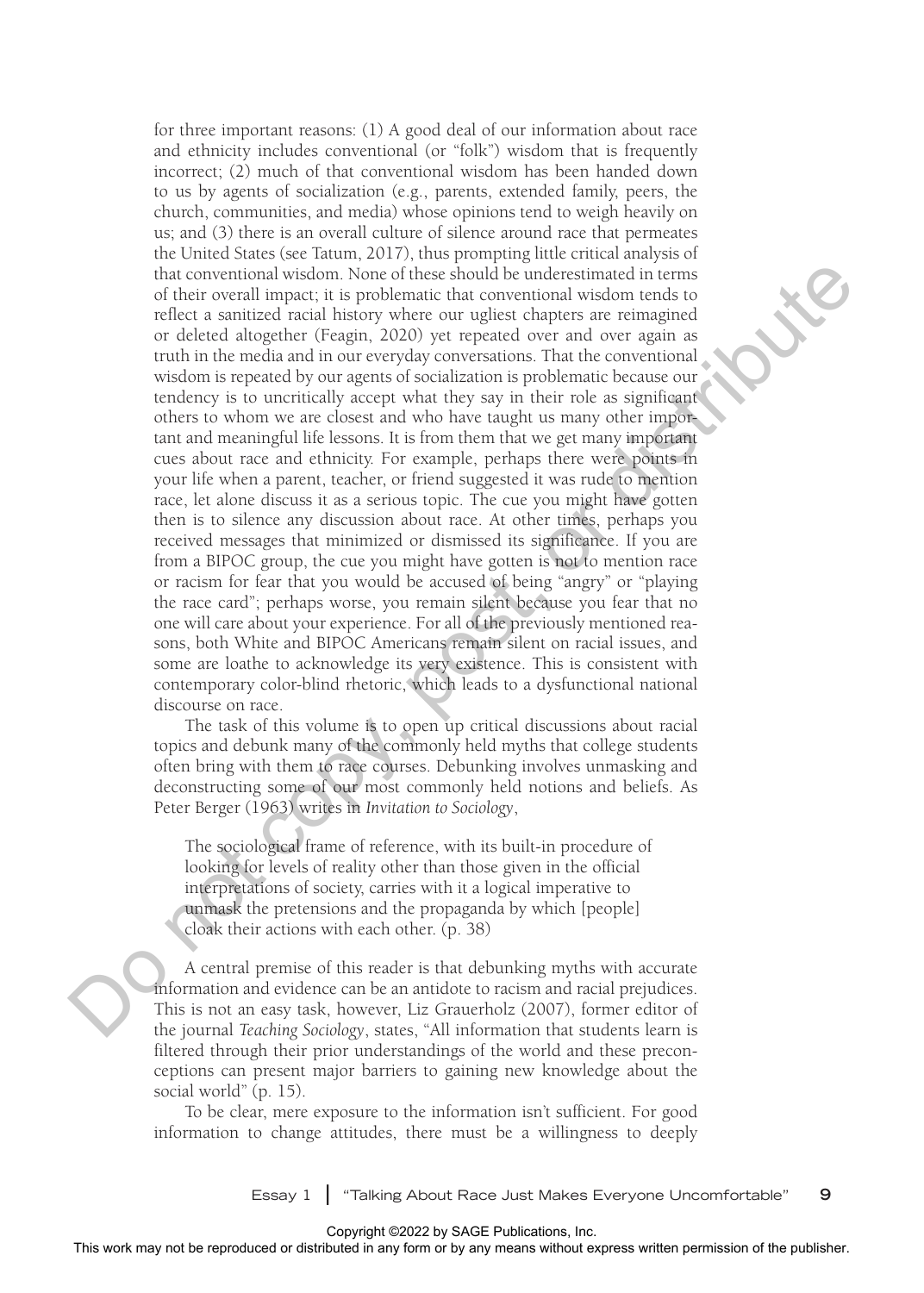consider new information and an openness to change. In *Asking the Right Questions: A Guide to Critical Thinking*, M. Neil Browne and Stuart M. Keeley (2001) explain,

We bring lots of personal baggage to every decision we make experiences, dreams, values, training, and cultural habits. If you are to grow, however, you need to recognize these feelings, and, as much as you are able, put them on the shelf for a bit. (p. 9)

Barriers to change exist for individuals in terms of their own ego and sense of identity, as well as their sense of the state of justice and fairness in the world. Indeed, we often perceive that we are being personally attacked when someone presents a position opposite to our own. The danger here is that "being emotionally involved in an issue prior to any active thought about it [means] that you may fail to consider potential good reasons for other positions—reasons that might be sufficient to change your mind on the issue if you would only listen to them" (Browne & Keeley, 2001, p. 9). Instead, part of what you will need to do when considering the essays in this volume is engage your critical thinking skills. Critical thinking involves, among other things, identifying assumptions and value conflicts, evaluating evidence, assessing logic, identifying significant omitted information, coming up with alternative positions and ideas, and developing a reasonable conclusion (Browne & Keeley, 2001). It is through this process that many of our conventional notions about race are debunked.

Early in this volume, we debunk perhaps one of the most commonly held myths about race: that it is a biological entity that is fixed and unchangeable and that can even explain why, for instance, Black folks excel at particular sports. As Daniel Buffington explains, citing scientific evidence where genotype is concerned, human beings are 99.9% identical when looking at nucleotide pairs, one of the building blocks of DNA. Indeed, genetic research suggests great similarity across racial and ethnic groups. When looking at this and other scientific research, Buffington (like most social scientists) concludes that race is mostly a social construct, where "the assignment of social importance to physical features occurred through social relations—such as migration and conquest, competition for scarce resources, and political challenges against the state." This is a key claim of this volume: *Race is a social construct*. Because it is a social construct, the explanations for racial dynamics are located in the social as well. Thus, the overrepresentation of Black Americans in certain sports, such as basketball, can be more directly attributed to social factors, such as ampler opportunity in those sports (e.g., access to basketball courts in neighborhoods and schools), coupled with limited opportunities in the occupational structure of the United States (e.g., limited employment opportunities, particularly for Blacks located in neighborhoods with underfunded and underresourced schools). much as your are able, put them or the shell for a br. (p. 5)<br>
Date of identity as well as their description in terms of their own operator<br>
we consider the plane and the publisher. The distributed in the state of interes

The essays in this volume similarly reflect critical perspectives on commonly held racial myths. As you read each essay, in addition to the questions raised by the author, consider the following questions: Where or from whom have you heard this myth? Do you believe it yourself? Why or why not? What evidence have you heard in support of this kind of conventional wisdom? How is the myth debunked by the author of the essay? What other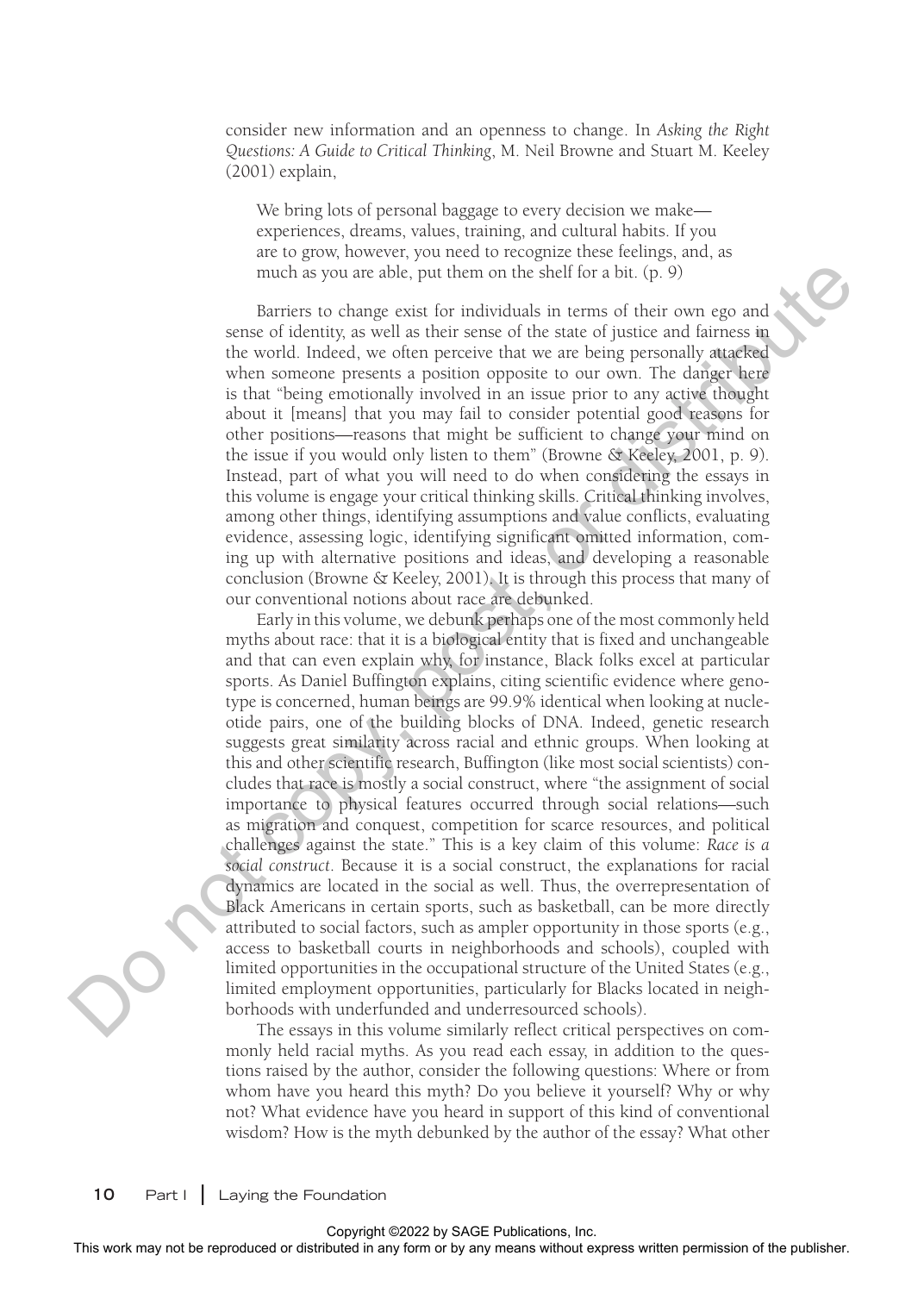information do you think would be useful for considering the questions raised in the essay, and where could you locate this information? Finally, ask yourself, why is this myth so often perpetuated? In other words, whose purposes are served by keeping this myth alive, and who is ultimately hurt by it? By considering these questions, you are deciding to make the effort to understand race and ethnicity in a critical fashion, as opposed to blindly accepting the multitude of racial/ethnic myths that dominate U.S. society.

#### **Final Thoughts**

The essays in this volume share several key assumptions:

- 1. **History matters.** What are the historical events that have led to the racialized outcomes that the author(s) is(are) discussing? To what extent have these events been historicized through a lens of White supremacy? How does that affect how we perceive present-day racial/ethnic outcomes?
- 2. **Context matters.** Where and how does this social phenomenon take place? In which social spaces? How does it manifest on the (1) macro-level of social institutions (e.g., education, politics, the legal system, etc.), (2) micro-level of social interactions, and/ or (3) meso-level of groups and organizations? How do our understandings of race and ethnicity intersect with issues of gender, sexuality, ability, citizenship, religion, and other categories of difference?
- 3. **Dialogue matters.** In order to have constructive dialogue on race and ethnicity, we need critically informed understandings. In other words, we must strive to disabuse ourselves of racial misinformation, so that we can have more constructive dialogue around the dynamics of race and ethnicity and how they manifest in everyday life.

Regarding the last point, as students of U.S. racial history and racial dynamics, you have the opportunity to change the nature of the dialogue around race. That requires not only a comprehensive understanding of the context in which we live, but also the courage, honesty, and good information needed to dispel conventional racial wisdom.

Some of you may have been exposed to the information in this book already and may have done the work necessary to modify your ideas and beliefs to fit this reality. As such, it may be difficult to watch your classmates and peers encounter information about race for the first time and not become frustrated and angry. Our hope is that having so much of the information needed to debunk some of the most common myths about race and ethnicity in the United States in one place will be useful to you as you engage your classmates and peers in important conversation. **The This work may not be reproduced in any form or by any form or be reproduced in any form or be reproduced in any form or be reproduced in any form or be reproduced in any form or be reproduced in any form or be reprod** 

Finally, there are several essays in the book that speak to specific issues related to language (Koch, Harkness) or, in the context of the myth, address

Essay 1 **|** "Talking About Race Just Makes Everyone Uncomfortable" **11**

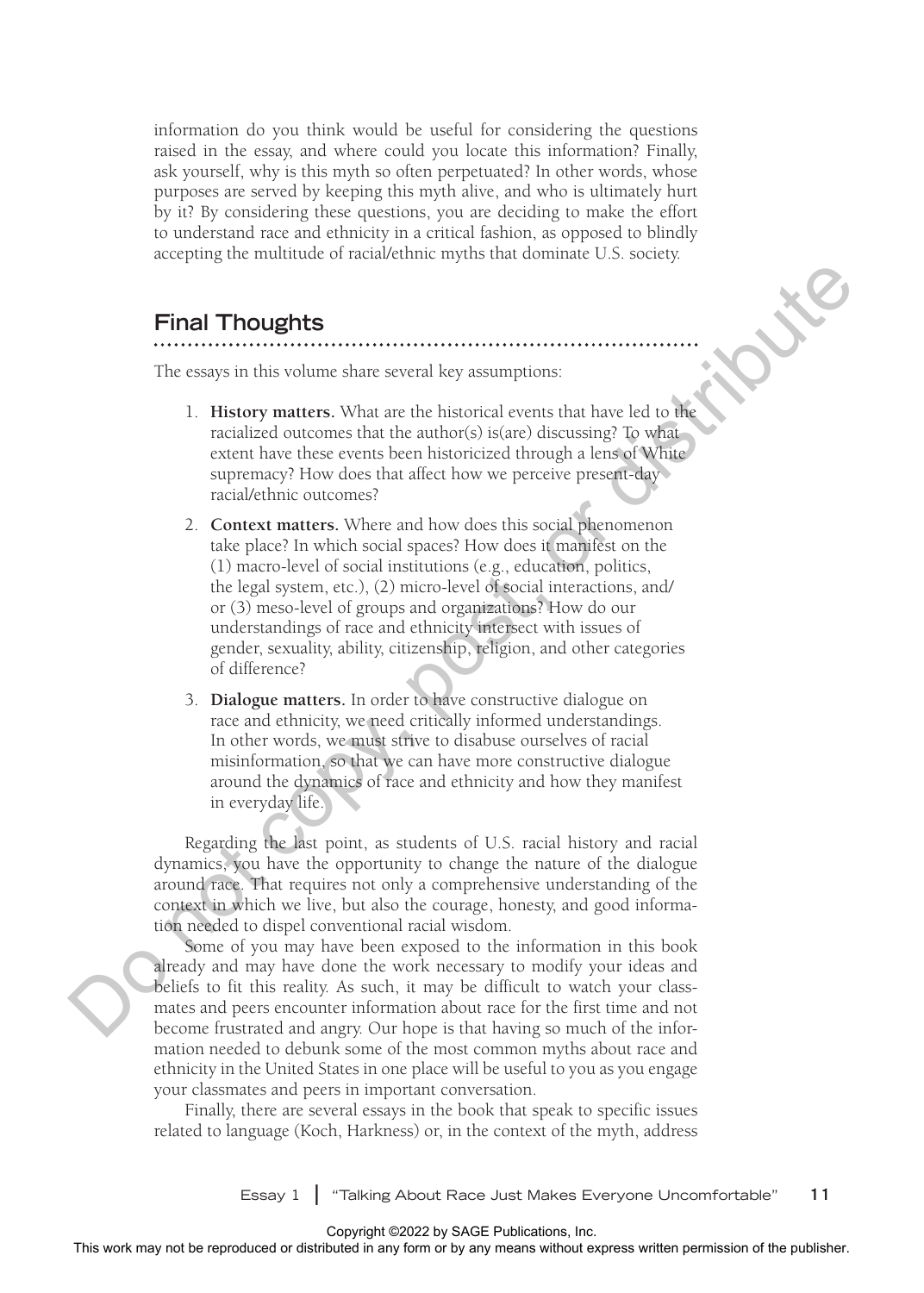choices about language (Tatum). In general, we have chosen to use the term *BIPOC*, which refers to Black, Indigenous and people of color over the phrase *people of color* as we agree with those who suggest it helps to address the issue of anti-Blackness and the invisibility of Indigenous groups (Grady 2020). Relatedly, we chose the term *Indigenous* over *Native*, and where possible, have replaced the use of the generic term *American* to refer to people from the United States specifically. We have also chosen to use the term *Latinx*, given the inclusivity it provides, although we are aware this is far from a settled issue (de Onís, 2017). In addition, we capitalize both Black and White throughout, as is consistent with the APA style guide used by the publisher. While we understand the recent decision of the Associated Press (2020) to no longer capitalize White, we believe it is important to draw attention to the issue of Whites as a racial group with a history that ought to be subject to critical scrutiny (Nguyễn & Pendleton, 2020).

Not all of these preferences are consistent throughout the text, however. Some of those inconsistencies have to do with original source material, or are specific to the content addressed in the essay, or are because the contributing authors had a different preference. As we have discussed, issues of race are intimately interconnected with issues of power, privilege, and inequality. Language reflects these issues and is always evolving to reflect new knowledge about the limits of our ideas and our language (Collins, 2013). When in doubt, we believe it is best to defer to the stated preferences of people to whom the language applies and those preferences, just like the people, are not homogenous. It will not always be possible to get it exactly right. Instead, it is necessary to think critically, to listen humbly, and to stay open to change. From a settled sound of the relationship of the ratio of the ratio of the ratio of the ratio of the ratio of the ratio of the ratio of the ratio of the ratio of the ratio of the ratio of the ratio of the ratio of the rati

**Stephanie M. McClure** is a professor of sociology at Georgia College. She teaches classes on racial stratification, social theory, and the sociology of education. Her research interests are in the area of higher education, with a focus on college student persistence and retention across race, class, and gender, and a special emphasis on post-college student experiences that increase student social and academic integration. She has published in the *Journal of Higher Education, Symbolic Interaction*, and the *Journal of African American Studies.*

**Cherise A. Harris** is an associate professor of sociology at Connecticut College. She is also the co-director for the Center for the Critical Study of Race and Ethnicity, as well as the former co-coordinator of the Social Difference and Power curriculum at the college. She specializes in race, class, and gender, and teaches classes on the sociology of ethnic and race relations; the sociology of inequality; race, gender, and the mass media; and teaches courses for Africana Studies. Her book, *The Cosby Cohort: Blessings and Burdens of Growing Up Black Middle Class*, was published in 2013. Harris is a former member of the editorial board of *Teaching Sociology* and has published in other journals like *Sociological Spectrum* and *Journal of African American Studies.*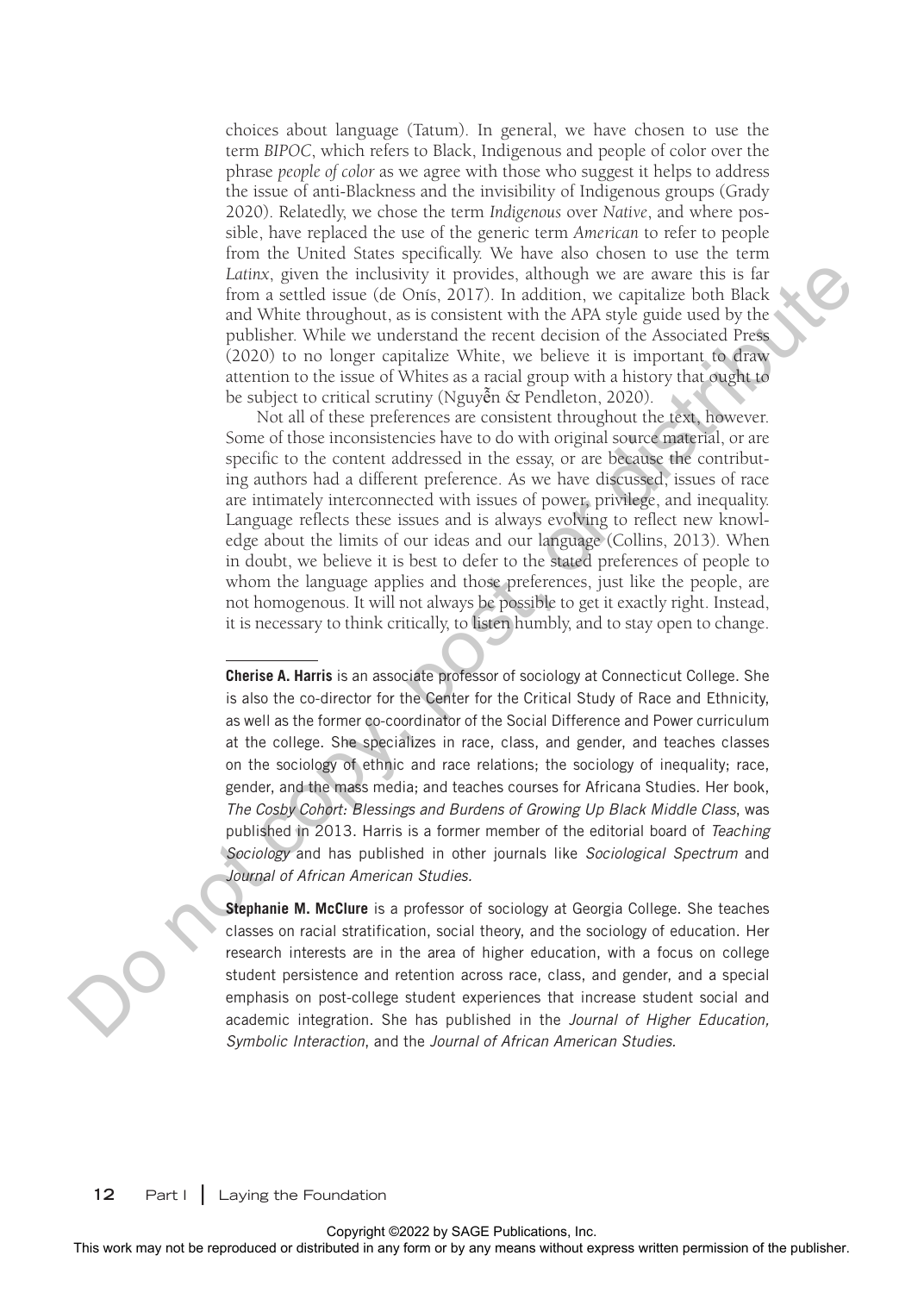#### **SUGGESTED ADDITIONAL RESOURCES**

- Anderson, C. (2016). *White rage: The unspoken truth of our racial divide.* Bloomsbury.
- Berger, P. L. (1963). *Invitation to sociology: A humanistic perspective*. Anchor Books.
- Browne, M. N., & Keeley, S. (2001). *Asking the right questions: A guide to critical thinking.* Prentice Hall.
- Feagin, J. R. (2020). *The white racial frame: Centuries of racial framing and counter-framing*. Routledge.
- Kendi, I. X. (2016). *Stamped from the beginning: The definitive history of racist ideas in America*. Nation Books.
- Omi, M., & Winant, H. (1994). *Racial formation in the U.S.: From the 1960s to the 1990s*. Routledge.
- Tatum, B. D. (2017). *Why are all the Black kids sitting together in the cafeteria? And other conversations about race* (20th anniversary ed.). Basic Books.

### **QUESTIONS FOR FURTHER DISCUSSION**

- 1. Prior to beginning college, how often had you thought about your race or ethnicity? When you did think about it, which events or occurrences prompted it?
- 2. How would you characterize what you learned early on about the racial and ethnic history of the United States? For example, what is the conventional wisdom you have heard surrounding White, Black, Latinx,

Asian American, Indigenous, and Middle Eastern people?

3. As you begin this course, what are some of your questions surrounding race and ethnicity? If they are not covered in this book, write them down and bring them to class to discuss with your classmates. What can the essays in this book tell you about the answer(s) to your question(s)?

# **REACHING BEYOND THE COLOR LINE**

#### **Examining Your Attitudes Toward Race and Ethnicity: A Pretest and Posttest**

*Directions*: At the beginning of the term, answer the following questionnaire. It is important to answer the questions as HONESTLY as possible, no matter how you think your answers may be perceived. After you have completed the course, look at your answers again to see if any have changed or if you think of these questions in a different way. What do you now know about race and ethnicity that you didn't know before? The entry May a section of the means we computed the reproduced or distributed in any other than the copy of the publisher and the copy of the publisher. The publisher or distributed in any other than the publisher. The p

1. When you were a child, did your parents talk about race? What messages about race did you receive from them? What

messages did you receive from other relatives or agents of socialization (e.g., media, teachers, peers, community, religious figures)? What would you teach your children about race?

- 2. Do you think race is mostly about biology? Why or why not?
- 3. How do you define *racism*? Can anyone be racist?
- 4. Do you think Islamophobia should be considered a type of racism? Why or why not?

Essay 1 **|** "Talking About Race Just Makes Everyone Uncomfortable" **13**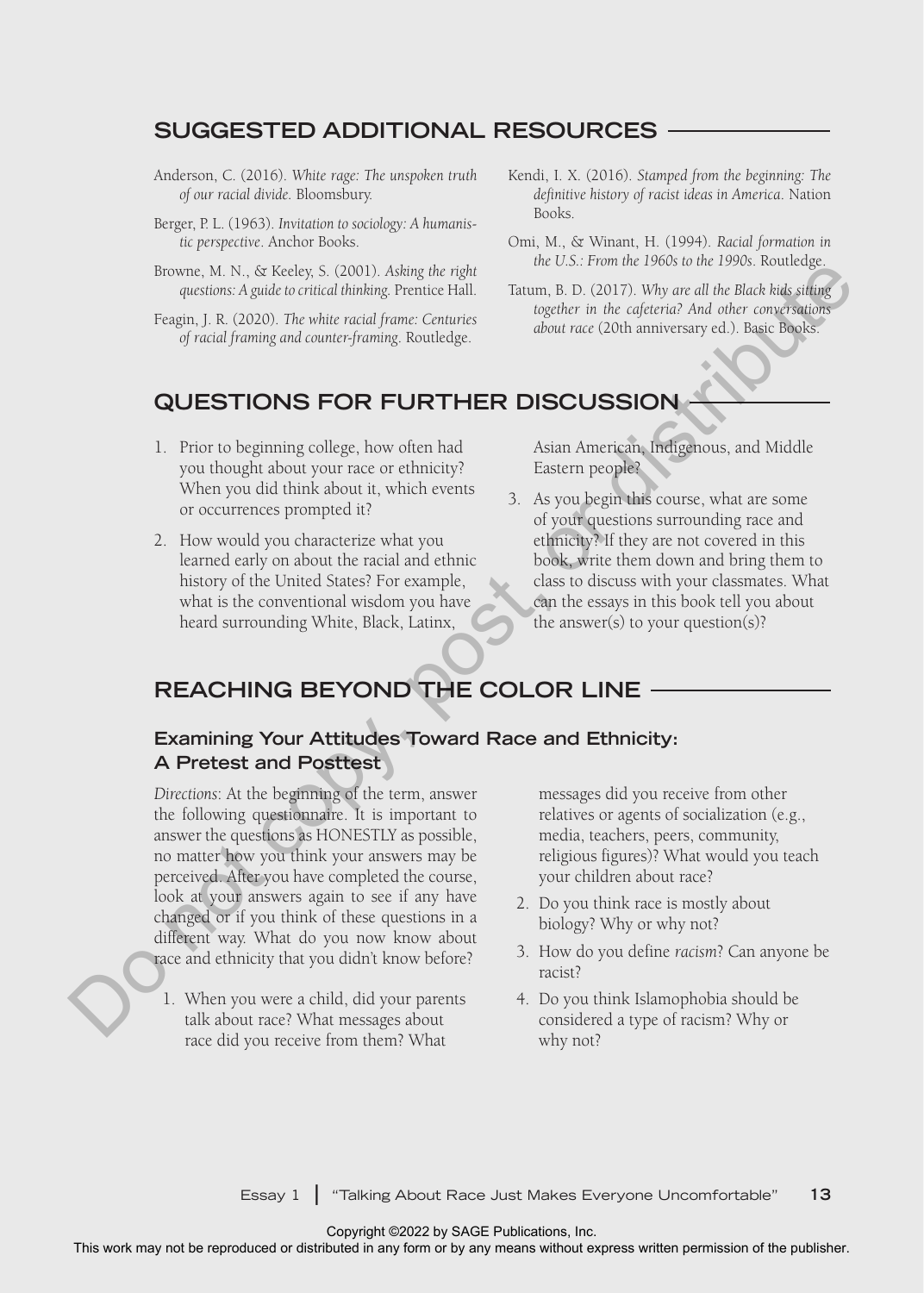- 5. How have your views about race changed in the past 10 years? How have they changed in the past 5 years? Have they changed at all since you began college? In what ways and why?
- 6. What comes to mind when you think of #BlackLivesMatter?
- 7. Do you think it's time for people to stop talking about racism? Explain your answer.
- 8. Do you believe it is okay to make judgments about people based on how they dress, like whether they are wearing a hoodie, hijab, or turban? Can making judgments based on people's appearance ever be justified?
- 9. Consider our use of cultural items typically associated with groups of color, such as hip-hop music and Native American or (ostensibly) Asian symbols. Where is the line between respecting or celebrating these cultures and appropriating or exploiting them?
- 10. How do you explain the large numbers of Black men in prison? Is this the result of bad choices or something else?
- 11. Do you think racism is something that is still experienced by Black Americans who have achieved financial success? Why or why not?
- 12. Do you believe that all parents should do whatever they can to provide the best possible outcomes for their kids, even if it means other kids suffer?
- 13. What do you think accounts for health disparities across different racial and ethnic group?
- 14. Do Asian Americans value education more than other racial or ethnic groups? Is this a positive stereotype, or is it harmful to Asian Americans or other racial and ethnic groups in some way?
- 15. Why do you think people who come to this country don't immediately learn English?
- 16. U.S. culture subscribes heavily to the idea that with hard work, anyone can succeed. Do you think this is true? What should we glean from the successes of people like Barack Obama, Kobe Bryant (i.e., "the Mamba mentality"), or Oprah Winfrey? When figures like this promote meritocratic ideals, do you think that makes the U.S. public cling harder to this notion? Why or why not? This work may not be reproduced or distributed or distributed or distributed in any form or by any means with the publisher or the publisher or the publisher of the publisher of the publisher. This points were also distri
	- 17. Do you think that affirmative action is a good way to deal with racial or ethnic disparities in education or employment? Why or why not?
	- 18. Consider the current debates over citizenship. What things might shape our understanding of who is and isn't a citizen or who should or shouldn't be a citizen? What do you believe is the right response to individuals who are seeking access to this country?
	- 19. Do you believe people are overly concerned with how we refer to racial or ethnic groups? Does it matter whether or not we use *African American* or *Black, Indian* or *Native American, Hispanic* or *Latino/a* or *Latinx*?
	- 20. Is it ever okay for non-Black groups to use the N-word? Why or why not?
	- 21. Consider your campus community. Do students of different racial groups socialize with one another? Do you witness deep friendships across racial and ethnic lines? Why or why not?
	- 22. Is it possible to be friends with, date, or marry someone of a different race and still be racist? Explain your answer.
	- 23. What other questions would you add to this list?

**14** Part I **|** Laying the Foundation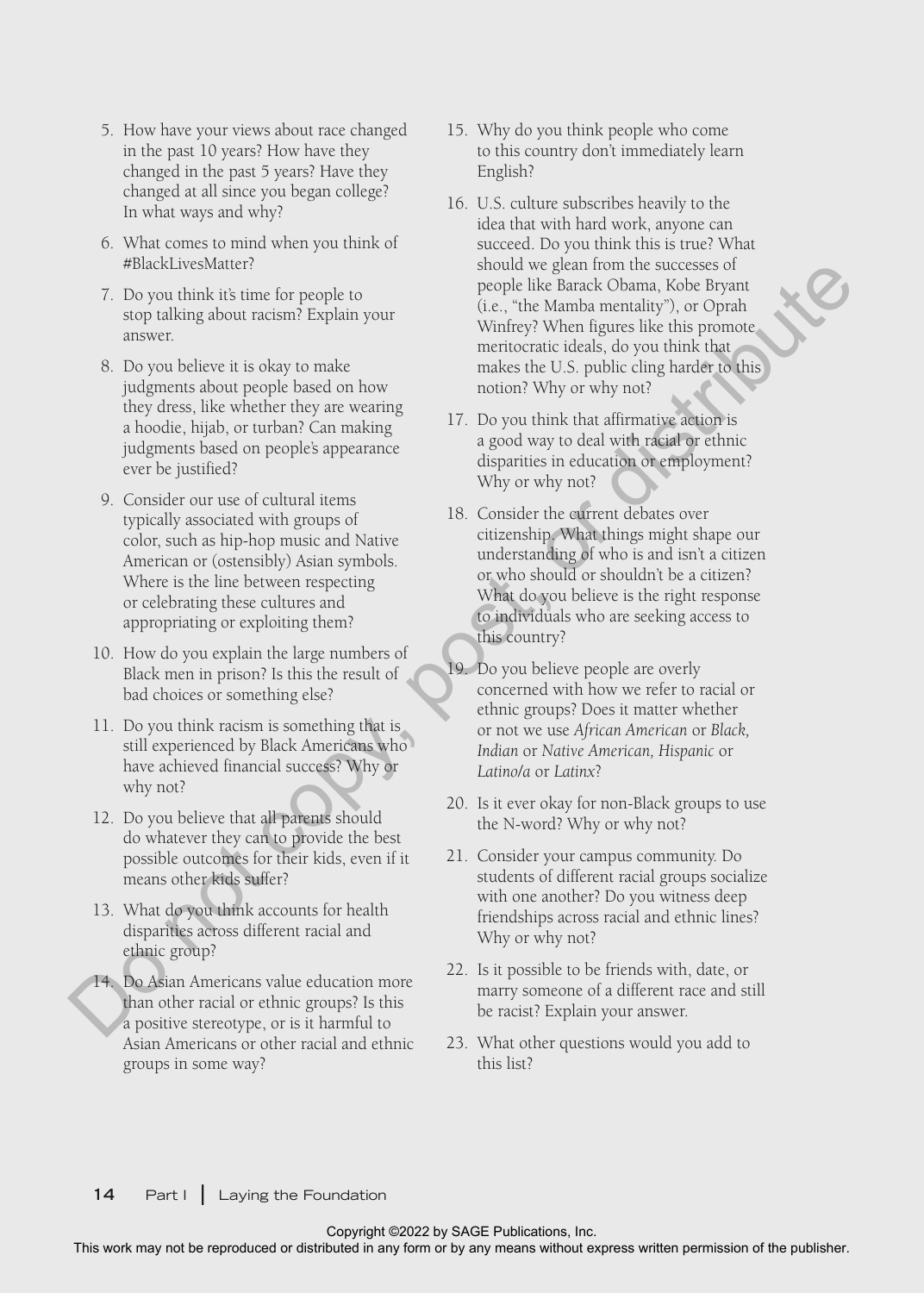#### **REFERENCES**

- Aries, E. (2008). *Race and class matters at an elite college*. Temple University Press.
- Associated Press. (2020, July 20). *Explaining AP style on Black and white*. https://apnews.com/ article/9105661462
- Astin, A. W. (1993). *What matters in college? Four critical years revisited*. Jossey-Bass.
- Berger, P. L. (1963). *Invitation to sociology: A humanistic perspective*. Anchor Books.
- Blauner, B. (2001). *Still the big news: Racial oppression in America*. Temple University Press.
- Browne, M. N., & Keeley, S. (2001). *Asking the right questions: A guide to critical thinking*. Prentice Hall.
- Collins, P. H. (2013). *On intellectual activism*. Temple University Press.
- de Onís, C. M. (2017). What's in an "x"? An exchange about the politics of "Latinx." *Chiricú Journal: Latina/o Literatures, Arts, and Cultures*, *1*(2), 78–91.
- DiAngelo, R. (2016). *What does it mean to be white? Developing white racial literacy*. Peter Lang.
- Fausset, R., & Robertson, C. (2019, February 8). Beyond college campuses and public scandals, a racist tradition lingers. *New York Times*. http:// www.nytimes.com
- Feagin, J. R. (2020). *The white racial frame: Centuries of racial framing and counter-framing*. Routledge.
- Feagin, J. R., & Sikes, M. P. (1994). *Living with racism: The Black middle-class experience*. Beacon Press.
- Feagin, J. R., & Sikes, M. P. (1995). How Black students cope with racism on White campuses. *Journal of Blacks in Higher Education*, *8*, 91–97.
- Gans, H. (1979). Symbolic ethnicity: The future of ethnic groups and cultures in America. *Ethnic and Racial Studies*, *2*, 1–20.
- Grady, C. (2020, June 30). Why the term "BIPOC" is so complicated, explained by linguists. *VOX Media*. https://www.vox.com/2020/6/30/21300294/ bipoc-what-does-it-mean-critical-race-linguis tics-jonathan-rosa-deandra-miles-hercules
- Grauerholz, L. (2007, Fall). Getting past ideology for effective teaching. *Sociological Viewpoints*, *23*, 15–28.
- Khanna, N. (Ed.). (2020). *Whiter: Asian American women on skin color and colorism*. New York University Press.
- Kingkade, T. (2013, February 6). Duke University Kappa Sigma fraternity draws accusations of racism with "Asia Prime" party. *Huffington Post*. http://www.huffingtonpost.com/2013/02/06/ duke-kappa-sigma-party\_n\_2630598.html
- McIntosh, P. (2013). White privilege: Unpacking the invisible knapsack. In M. L. Andersen & P. H. Collins (Eds.), *Race, class, & gender: An anthology* (8th ed., pp. 49–53). Cengage Learning.
- Nguyễn, A. T., & Pendleton, M. (2020, March). *Recognizing race in language: Why we capitalize "Black" and "White."* Center for the Study of Social Policy. https://cssp.org/2020/03/recognizing-race-in-language-why-we-capitalize-blackand-white/ This is a matter or or by any fitting the repression of the repression or be represented in any form or behavior or between the publisher of the publisher of the publisher of the publisher of the publisher of the publishe
	- Omi, M., & Winant, H. (1994). *Racial formation in the U.S.: From the 1960s to the 1990s*. Routledge.
	- Orfield, G., Orfield, G., Jongyeon, E., Frankenberg, E., & Siegel-Hawley, G. (2016). *Brown at 62: School segregation by race, poverty, and state*. Civil Rights Project, University of California.
	- Pascarella, E. T., & Terenzini, P. T. (2005). *How college affects students: A third decade of research* (Vol. *2*). Jossey-Bass.
	- Quan, K. (2013, February 7). Duke University fraternity suspended over Asian-themed "racist rager." *Time*. http://newsfeed.time.com/2013/02/07/dukeuniversity-fraternity-suspended-over-asianthemed-racist-rager/
	- Rothenberg, P. S. (2012). *White privilege: Essential readings on the other side of racism* (4th ed.). Worth Publishing.
	- Tatum, B. D. (2017). *Why are all the Black kids sitting together in the cafeteria? And other conversations about race* (20th anniversary ed.). Basic Books.
	- Wade, L. (2015, October 12). A SocImages collection: Race-themed college parties. *Sociological Images*. https://thesocietypages.org/socimages
	- Waters, M. C. (2013). Optional ethnicities: For Whites only? In M. L. Andersen & P. H. Collins (Eds.), *Race, class, & gender: An anthology* (pp. 209–217). Cengage Learning.

Essay 1 **|** "Talking About Race Just Makes Everyone Uncomfortable" **15**